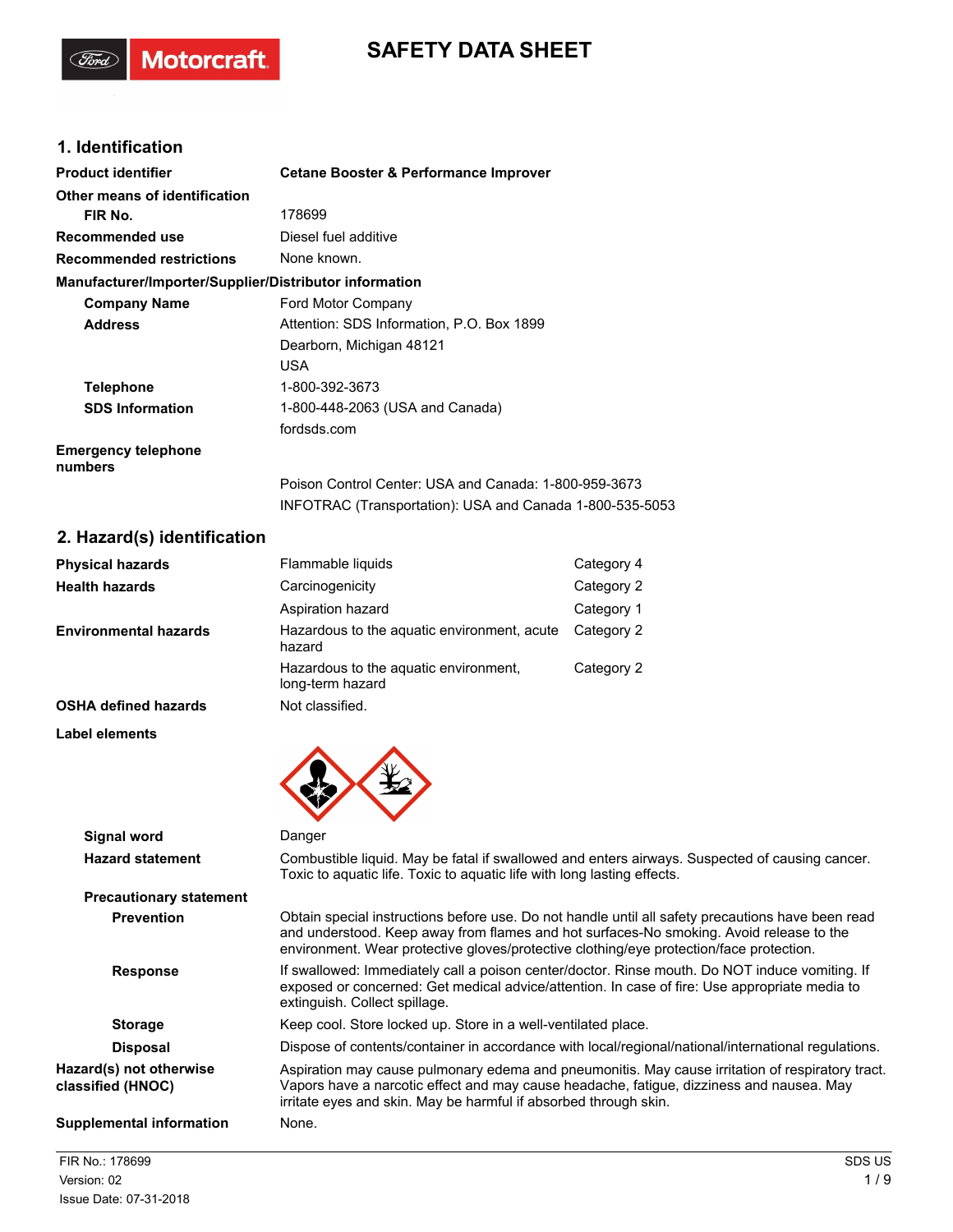# **3. Composition/information on ingredients**

#### **Mixtures**

| <b>Chemical name</b>                           | Common name and synonyms | <b>CAS number</b> | $\%$ |
|------------------------------------------------|--------------------------|-------------------|------|
| Distillates (petroleum), hydrotreated<br>light |                          | 64742-47-8        | 60   |
| 1,2,4-TRIMETHYLBENZENE                         |                          | 95-63-6           |      |
| 2-Ethylhexan-1-ol                              |                          | 104-76-7          |      |
| NAPHTHALENE                                    |                          | $91 - 20 - 3$     |      |
| Solvent naphtha (petroleum), heavy<br>arom.    |                          | 64742-94-5        |      |
| <b>TRIMETHYLBENZENE</b>                        |                          | 25551-13-7        |      |

#### **4. First-aid measures**

| <b>Inhalation</b>                                                            | Move to fresh air. Call a physician if symptoms develop or persist.                                                                                                                  |
|------------------------------------------------------------------------------|--------------------------------------------------------------------------------------------------------------------------------------------------------------------------------------|
| <b>Skin contact</b>                                                          | Take off immediately all contaminated clothing. Wash off with soap and water. Get medical<br>attention if irritation develops and persists.                                          |
| Eye contact                                                                  | Rinse with water. Get medical attention if irritation develops and persists.                                                                                                         |
| Ingestion                                                                    | Call a physician or poison control center immediately. Rinse mouth. Do not induce vomiting. If<br>vomiting occurs, keep head low so that stomach content doesn't get into the lungs. |
| <b>Most important</b><br>symptoms/effects, acute and<br>delayed              | Aspiration may cause pulmonary edema and pneumonitis. Headache. Nausea, vomiting. Diarrhea.<br>Direct contact with eyes may cause temporary irritation.                              |
| Indication of immediate<br>medical attention and special<br>treatment needed | Provide general supportive measures and treat symptomatically. Keep victim under observation.<br>Symptoms may be delayed.                                                            |
| <b>General information</b>                                                   | IF exposed or concerned: Get medical advice/attention. Ensure that medical personnel are aware<br>of the material(s) involved, and take precautions to protect themselves.           |

#### **5. Fire-fighting measures**

| Suitable extinguishing media                                     | Water fog. Alcohol resistant foam. Dry chemical powder. Dry chemicals. Carbon dioxide (CO2).                                                                                                                                                                                          |
|------------------------------------------------------------------|---------------------------------------------------------------------------------------------------------------------------------------------------------------------------------------------------------------------------------------------------------------------------------------|
| Unsuitable extinguishing<br>media                                | Do not use water jet as an extinguisher, as this will spread the fire.                                                                                                                                                                                                                |
| Specific hazards arising from<br>the chemical                    | The product is combustible, and heating may generate vapors which may form explosive vapor/air<br>mixtures. During fire, gases hazardous to health may be formed. Upon decomposition, this product<br>emits carbon monoxide, carbon dioxide and/or low molecular weight hydrocarbons. |
| Special protective equipment<br>and precautions for firefighters | Self-contained breathing apparatus and full protective clothing must be worn in case of fire.                                                                                                                                                                                         |
| <b>Fire fighting</b><br>equipment/instructions                   | In case of fire and/or explosion do not breathe fumes. Move containers from fire area if you can do<br>so without risk. Cool containers exposed to heat with water spray and remove container, if no risk<br>is involved.                                                             |
| <b>Specific methods</b>                                          | Use standard firefighting procedures and consider the hazards of other involved materials.                                                                                                                                                                                            |
| <b>General fire hazards</b>                                      | Combustible liquid.                                                                                                                                                                                                                                                                   |
| anussam assalar letnahina a                                      |                                                                                                                                                                                                                                                                                       |

# **6. Accidental release measures**

**Personal precautions, protective equipment and emergency procedures**

Avoid contact with eyes, skin, and clothing. Avoid inhalation of vapors. Ensure adequate ventilation. Keep people away from and upwind of spill/leak. Keep unnecessary personnel away. Eliminate all ignition sources (no smoking, flares, sparks, or flames in immediate area). Local authorities should be advised if significant spillages cannot be contained. Wear appropriate protective equipment and clothing during clean-up. For personal protection, see section 8 of the SDS.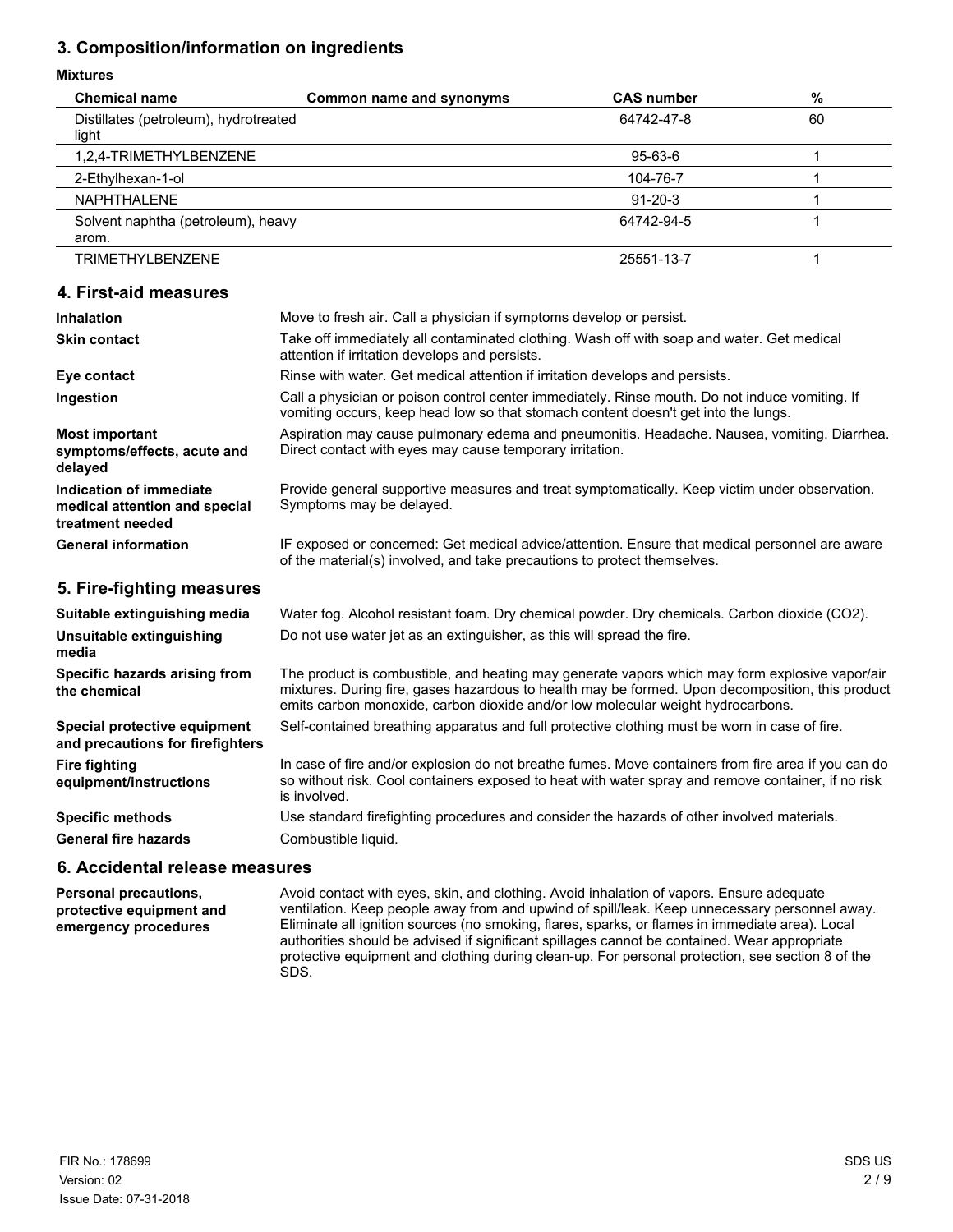| Methods and materials for<br>containment and cleaning up        | Use water spray to reduce vapors or divert vapor cloud drift. Eliminate all ignition sources (no<br>smoking, flares, sparks, or flames in immediate area). Keep combustibles (wood, paper, oil, etc.)<br>away from spilled material. The product is immiscible with water and will spread on the water<br>surface. Prevent product from entering drains.                                                                                                                                                                                                                                                                                |
|-----------------------------------------------------------------|-----------------------------------------------------------------------------------------------------------------------------------------------------------------------------------------------------------------------------------------------------------------------------------------------------------------------------------------------------------------------------------------------------------------------------------------------------------------------------------------------------------------------------------------------------------------------------------------------------------------------------------------|
|                                                                 | Large Spills: Stop the flow of material, if this is without risk. Dike the spilled material, where this is<br>possible. Use a non-combustible material like vermiculite, sand or earth to soak up the product<br>and place into a container for later disposal. Following product recovery, flush area with water.                                                                                                                                                                                                                                                                                                                      |
|                                                                 | Small Spills: Absorb with earth, sand or other non-combustible material and transfer to containers<br>for later disposal. Clean surface thoroughly to remove residual contamination.                                                                                                                                                                                                                                                                                                                                                                                                                                                    |
|                                                                 | Never return spills to original containers for re-use. Put material in suitable, covered, labeled<br>containers. For waste disposal, see section 13 of the SDS.                                                                                                                                                                                                                                                                                                                                                                                                                                                                         |
| <b>Environmental precautions</b>                                | Avoid release to the environment. Inform appropriate managerial or supervisory personnel of all<br>environmental releases. Prevent further leakage or spillage if safe to do so. Avoid discharge into<br>drains, water courses or onto the ground.                                                                                                                                                                                                                                                                                                                                                                                      |
| 7. Handling and storage                                         |                                                                                                                                                                                                                                                                                                                                                                                                                                                                                                                                                                                                                                         |
| Precautions for safe handling                                   | Obtain special instructions before use. Do not handle until all safety precautions have been read<br>and understood. Avoid contact with eyes, skin, and clothing. Avoid breathing vapor. Avoid<br>prolonged exposure. Use only in well-ventilated areas. When using do not smoke. Keep away from<br>open flames, hot surfaces and sources of ignition. Should be handled in closed systems, if<br>possible. Avoid release to the environment. Observe good industrial hygiene practices. Wash<br>hands thoroughly after handling. Wear appropriate personal protective equipment. For personal<br>protection, see Section 8 of the SDS. |
| Conditions for safe storage,<br>including any incompatibilities | Store locked up. Keep away from heat and sources of ignition. Store in a cool, dry place out of<br>direct sunlight. Store in tightly closed container. Store in a well-ventilated place. Keep in an area<br>equipped with sprinklers. Store away from incompatible materials (see Section 10 of the SDS).                                                                                                                                                                                                                                                                                                                               |

## **8. Exposure controls/personal protection**

#### **Occupational exposure limits**

The following constituents are the only constituents of the product which have a PEL, TLV or other recommended exposure limit. At this time, the other constituents have no known exposure limits.

| US. OSHA Table Z-1 Limits for Air Contaminants (29 CFR 1910.1000)<br><b>Components</b> | <b>Type</b> | Value              |              |
|----------------------------------------------------------------------------------------|-------------|--------------------|--------------|
| NAPHTHALENE (CAS<br>$91 - 20 - 3$                                                      | PEL         | 50 mg/m3           |              |
|                                                                                        |             | 10 ppm             |              |
| Solvent naphtha<br>(petroleum), heavy arom.<br>(CAS 64742-94-5)                        | PEL         | 400 mg/m3          |              |
|                                                                                        |             | $100$ ppm          |              |
| <b>US. ACGIH Threshold Limit Values</b>                                                |             |                    |              |
| <b>Components</b>                                                                      | Type        | Value              | Form         |
| 1,2,4-TRIMETHYLBENZEN<br>E (CAS 95-63-6)                                               | TWA         | 25 ppm             |              |
| NAPHTHALENE (CAS<br>$91-20-3$                                                          | <b>TWA</b>  | 10 ppm             |              |
| Solvent naphtha<br>(petroleum), heavy arom.<br>(CAS 64742-94-5)                        | <b>TWA</b>  | 200 mg/m3          | Non-aerosol. |
| <b>TRIMETHYLBENZENE</b><br>(CAS 25551-13-7)                                            | <b>TWA</b>  | 25 ppm             |              |
| US. NIOSH: Pocket Guide to Chemical Hazards                                            |             |                    |              |
| <b>Components</b>                                                                      | <b>Type</b> | Value              |              |
| 1,2,4-TRIMETHYLBENZEN<br>E (CAS 95-63-6)                                               | <b>TWA</b>  | $125 \text{ mg/m}$ |              |
|                                                                                        |             | 25 ppm             |              |

### **US. OSHA Table Z-1 Limits for Air Contaminants (29 CFR 1910.1000)**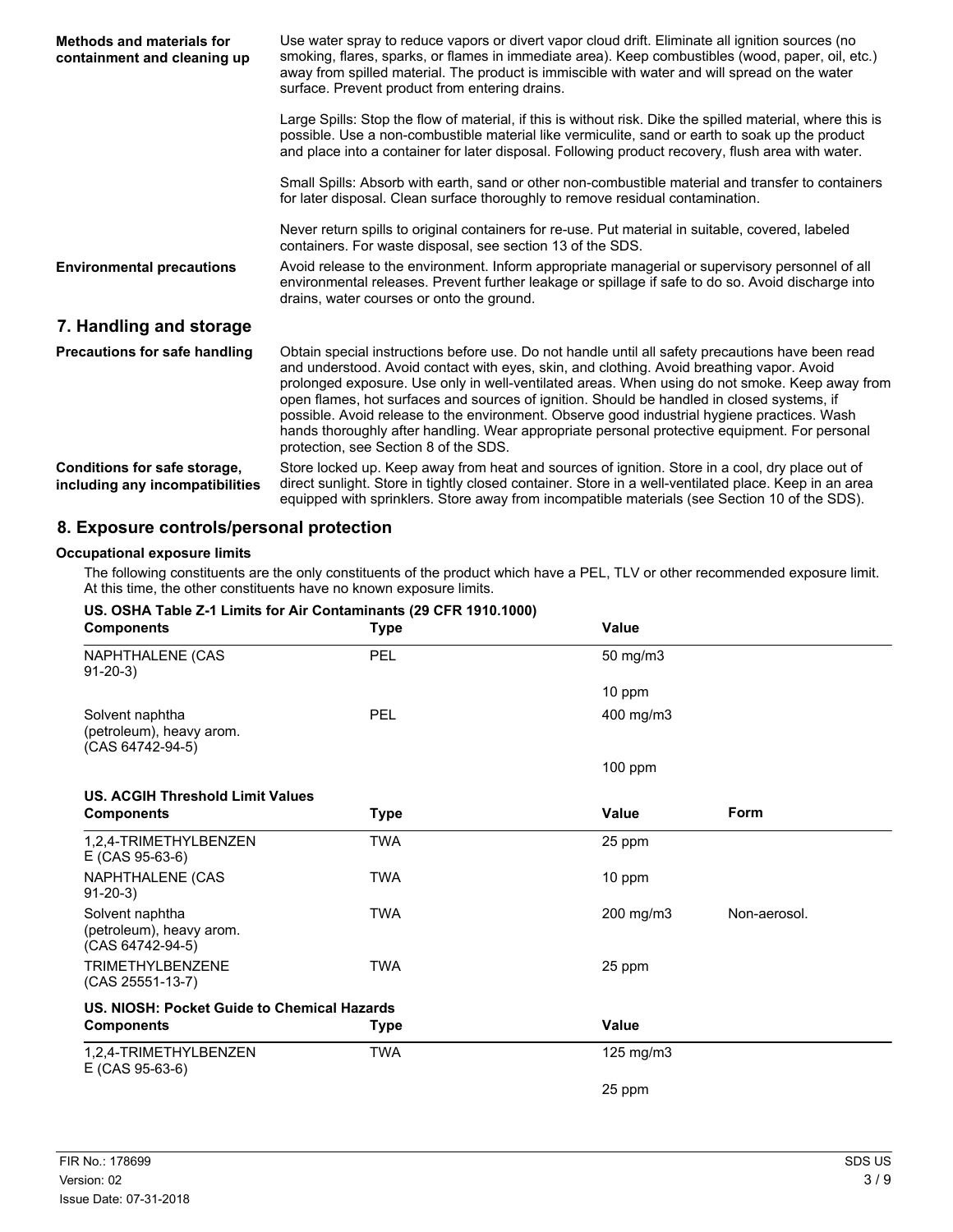| US. NIOSH: Pocket Guide to Chemical Hazards<br><b>Components</b>                          | <b>Type</b>                                                                                                                                                                                                                                                                                                                                | <b>Value</b>                                                                                                                                                                                                                                                                                                                                             |
|-------------------------------------------------------------------------------------------|--------------------------------------------------------------------------------------------------------------------------------------------------------------------------------------------------------------------------------------------------------------------------------------------------------------------------------------------|----------------------------------------------------------------------------------------------------------------------------------------------------------------------------------------------------------------------------------------------------------------------------------------------------------------------------------------------------------|
| Distillates (petroleum),<br>hydrotreated light (CAS<br>64742-47-8)                        | <b>TWA</b>                                                                                                                                                                                                                                                                                                                                 | 100 mg/m3                                                                                                                                                                                                                                                                                                                                                |
| NAPHTHALENE (CAS<br>$91-20-3$                                                             | <b>STEL</b>                                                                                                                                                                                                                                                                                                                                | 75 mg/m3                                                                                                                                                                                                                                                                                                                                                 |
|                                                                                           |                                                                                                                                                                                                                                                                                                                                            | 15 ppm                                                                                                                                                                                                                                                                                                                                                   |
|                                                                                           | <b>TWA</b>                                                                                                                                                                                                                                                                                                                                 | 50 mg/m3                                                                                                                                                                                                                                                                                                                                                 |
|                                                                                           |                                                                                                                                                                                                                                                                                                                                            | 10 ppm                                                                                                                                                                                                                                                                                                                                                   |
| Solvent naphtha<br>(petroleum), heavy arom.<br>(CAS 64742-94-5)                           | <b>TWA</b>                                                                                                                                                                                                                                                                                                                                 | 400 mg/m3                                                                                                                                                                                                                                                                                                                                                |
|                                                                                           |                                                                                                                                                                                                                                                                                                                                            | $100$ ppm                                                                                                                                                                                                                                                                                                                                                |
| <b>TRIMETHYLBENZENE</b><br>(CAS 25551-13-7)                                               | <b>TWA</b>                                                                                                                                                                                                                                                                                                                                 | $125$ mg/m $3$                                                                                                                                                                                                                                                                                                                                           |
|                                                                                           |                                                                                                                                                                                                                                                                                                                                            | 25 ppm                                                                                                                                                                                                                                                                                                                                                   |
| <b>Biological limit values</b>                                                            | No biological exposure limits noted for the ingredient(s).                                                                                                                                                                                                                                                                                 |                                                                                                                                                                                                                                                                                                                                                          |
| <b>Exposure guidelines</b>                                                                |                                                                                                                                                                                                                                                                                                                                            |                                                                                                                                                                                                                                                                                                                                                          |
| US - California OELs: Skin designation                                                    |                                                                                                                                                                                                                                                                                                                                            |                                                                                                                                                                                                                                                                                                                                                          |
| NAPHTHALENE (CAS 91-20-3)<br>US ACGIH Threshold Limit Values: Skin designation            |                                                                                                                                                                                                                                                                                                                                            | Can be absorbed through the skin.                                                                                                                                                                                                                                                                                                                        |
| NAPHTHALENE (CAS 91-20-3)<br>Solvent naphtha (petroleum), heavy arom. (CAS<br>64742-94-5) |                                                                                                                                                                                                                                                                                                                                            | Can be absorbed through the skin.<br>Can be absorbed through the skin.                                                                                                                                                                                                                                                                                   |
| Appropriate engineering<br>controls                                                       | Use adequate ventilation to control airborne concentrations below the exposure limits/guidelines. If<br>user operations generate a vapor, dust and/or mist, use process enclosure, appropriate local<br>exhaust ventilation, or other engineering controls to control airborne levels below the<br>recommended exposure limits/guidelines. |                                                                                                                                                                                                                                                                                                                                                          |
| Individual protection measures, such as personal protective equipment                     |                                                                                                                                                                                                                                                                                                                                            |                                                                                                                                                                                                                                                                                                                                                          |
| <b>Eye/face protection</b>                                                                | Wear safety glasses with side shields (or goggles).                                                                                                                                                                                                                                                                                        |                                                                                                                                                                                                                                                                                                                                                          |
| <b>Skin protection</b>                                                                    |                                                                                                                                                                                                                                                                                                                                            |                                                                                                                                                                                                                                                                                                                                                          |
| <b>Hand protection</b>                                                                    |                                                                                                                                                                                                                                                                                                                                            | Suitable chemical protective gloves should be worn when the potential exists for skin exposure.<br>The choice of an appropriate glove does not only depend on its material but also on other quality<br>features and is different from one producer to the other. Nitrile gloves are recommended.                                                        |
| Other                                                                                     | Wear appropriate chemical resistant clothing if applicable.                                                                                                                                                                                                                                                                                |                                                                                                                                                                                                                                                                                                                                                          |
| <b>Respiratory protection</b>                                                             |                                                                                                                                                                                                                                                                                                                                            | If engineering controls do not maintain airborne concentrations to a level which is adequate to<br>protect worker health, an approved respirator must be worn. Respirator selection, use and<br>maintenance should be in accordance with the requirements of OSHA Respiratory Protection<br>Standard 29 CFR 1910.134 and/or Canadian Standard CSA Z94.4. |
| <b>Thermal hazards</b>                                                                    |                                                                                                                                                                                                                                                                                                                                            | Wear appropriate thermal protective clothing, when necessary.                                                                                                                                                                                                                                                                                            |
| <b>General hygiene</b><br>considerations                                                  | contaminants.                                                                                                                                                                                                                                                                                                                              | Observe any medical surveillance requirements. When using do not smoke. Always observe good<br>personal hygiene measures, such as washing after handling the material and before eating,<br>drinking, and/or smoking. Routinely wash work clothing and protective equipment to remove                                                                    |

# **9. Physical and chemical properties**

| Appearance                   |                |
|------------------------------|----------------|
| <b>Physical state</b>        | Liguid.        |
| Form                         | Liquid.        |
| Color                        | Amber.         |
| Odor                         | Solvent.       |
| Odor threshold               | Not available. |
| рH                           | Not available. |
| Melting point/freezing point | Not available. |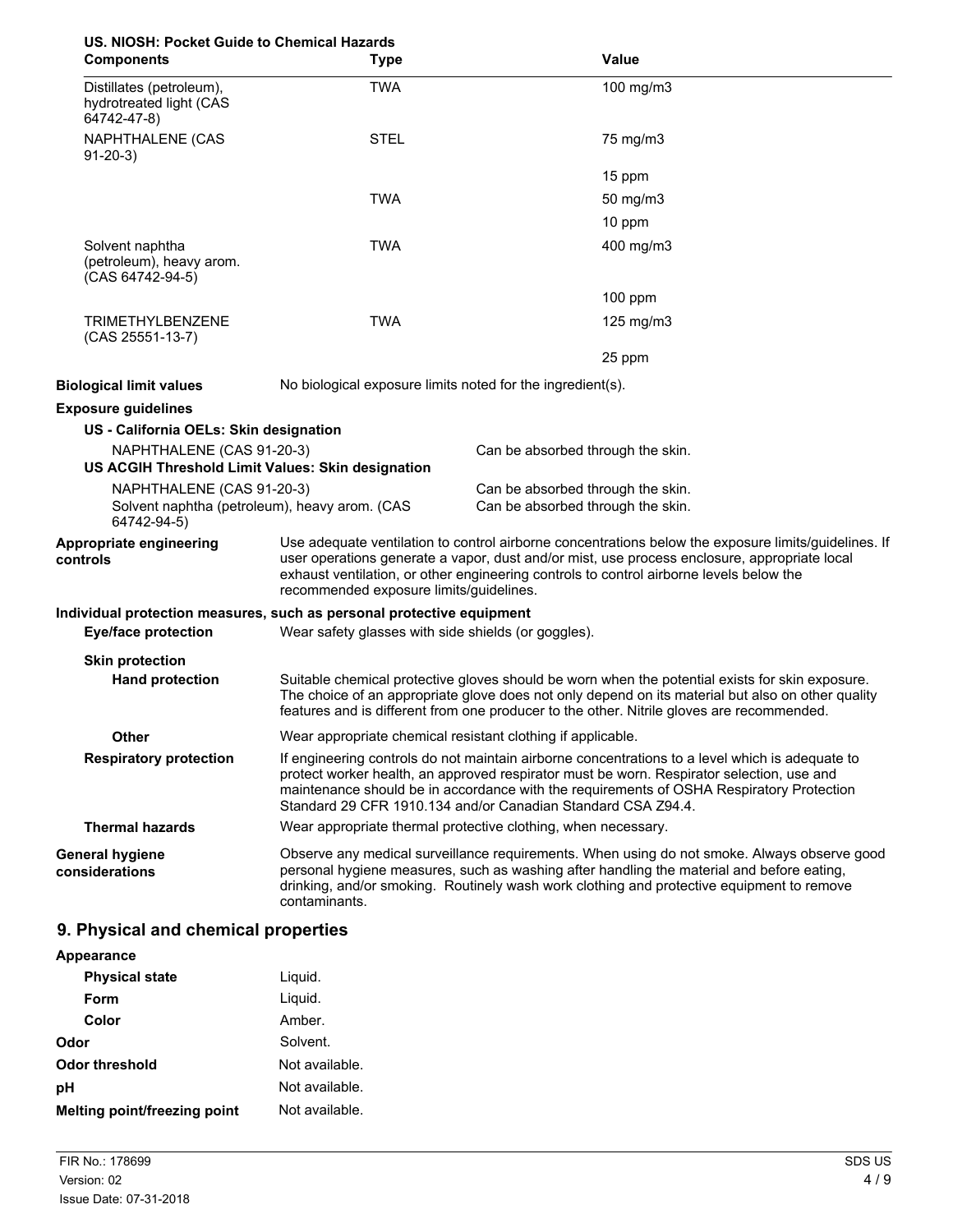| Initial boiling point and boiling<br>range        | 359.96 °F (182.2 °C) (360°F)                                                                                                                                                 |
|---------------------------------------------------|------------------------------------------------------------------------------------------------------------------------------------------------------------------------------|
| <b>Flash point</b>                                | 150.8 °F (66.0 °C) PMCC                                                                                                                                                      |
| <b>Evaporation rate</b>                           | Not available.                                                                                                                                                               |
| Flammability (solid, gas)                         | Not applicable.                                                                                                                                                              |
| Upper/lower flammability or explosive limits      |                                                                                                                                                                              |
| Explosive limit - lower (%)                       | 0.7%                                                                                                                                                                         |
| Explosive limit - upper (%)                       | 6%                                                                                                                                                                           |
| Vapor pressure                                    | $0.1$ mm Hg                                                                                                                                                                  |
| Vapor pressure temp.                              | 20 °C                                                                                                                                                                        |
| <b>Vapor density</b>                              | Not available.                                                                                                                                                               |
| <b>Relative density</b>                           | 0.86                                                                                                                                                                         |
| <b>Relative density temperature</b>               | 39.2 °F (4 °C)                                                                                                                                                               |
| Solubility(ies)                                   |                                                                                                                                                                              |
| <b>Solubility (water)</b>                         | <b>NEGLIGIBLE</b>                                                                                                                                                            |
| <b>Partition coefficient</b><br>(n-octanol/water) | Not available.                                                                                                                                                               |
| <b>Auto-ignition temperature</b>                  | Not available.                                                                                                                                                               |
| <b>Decomposition temperature</b>                  | Not available.                                                                                                                                                               |
| <b>Viscosity</b>                                  | $2 - 4$ cSt                                                                                                                                                                  |
| <b>Viscosity temperature</b>                      | 104 °F (40 °C)                                                                                                                                                               |
| <b>Other information</b>                          |                                                                                                                                                                              |
| <b>VOC</b>                                        | 100 %                                                                                                                                                                        |
| 10. Stability and reactivity                      |                                                                                                                                                                              |
| <b>Reactivity</b>                                 | The product is stable and non-reactive under normal conditions of use, storage and transport.                                                                                |
| <b>Chemical stability</b>                         | Material is stable under normal conditions.                                                                                                                                  |
| <b>Possibility of hazardous</b><br>reactions      | No dangerous reaction known under conditions of normal use.                                                                                                                  |
| <b>Conditions to avoid</b>                        | Keep away from heat, hot surfaces, sparks, open flames and other ignition sources. Avoid<br>temperatures exceeding the flash point. Contact with incompatible materials.     |
| Incompatible materials                            | Strong oxidizing agents.                                                                                                                                                     |
| <b>Hazardous decomposition</b><br>products        | Upon decomposition, this product emits carbon monoxide, carbon dioxide and/or low molecular<br>weight hydrocarbons.                                                          |
| 11. Toxicological information                     |                                                                                                                                                                              |
| Information on likely routes of exposure          |                                                                                                                                                                              |
| Inhalation                                        | Prolonged inhalation may be harmful. May cause irritation to the respiratory system. Vapors have<br>a narcotic effect and may cause headache, fatigue, dizziness and nausea. |
|                                                   |                                                                                                                                                                              |

|                                                                                    | a narcotic effect and may cause headache, fatigue, dizziness and nausea.                                                                |
|------------------------------------------------------------------------------------|-----------------------------------------------------------------------------------------------------------------------------------------|
| <b>Skin contact</b>                                                                | May be harmful in contact with skin. Frequent or prolonged contact may defat and dry the skin,<br>leading to discomfort and dermatitis. |
| Eye contact                                                                        | Direct contact with eyes may cause temporary irritation.                                                                                |
| Ingestion                                                                          | Droplets of the product aspirated into the lungs through ingestion or vomiting may cause a serious<br>chemical pneumonia.               |
| Symptoms related to the<br>physical, chemical and<br>toxicological characteristics | Aspiration may cause pulmonary edema and pneumonitis. Headache. Nausea, vomiting.<br>Diarrhea.                                          |

## **Information on toxicological effects**

Acute toxicity **May be fatal if swallowed and enters airways.**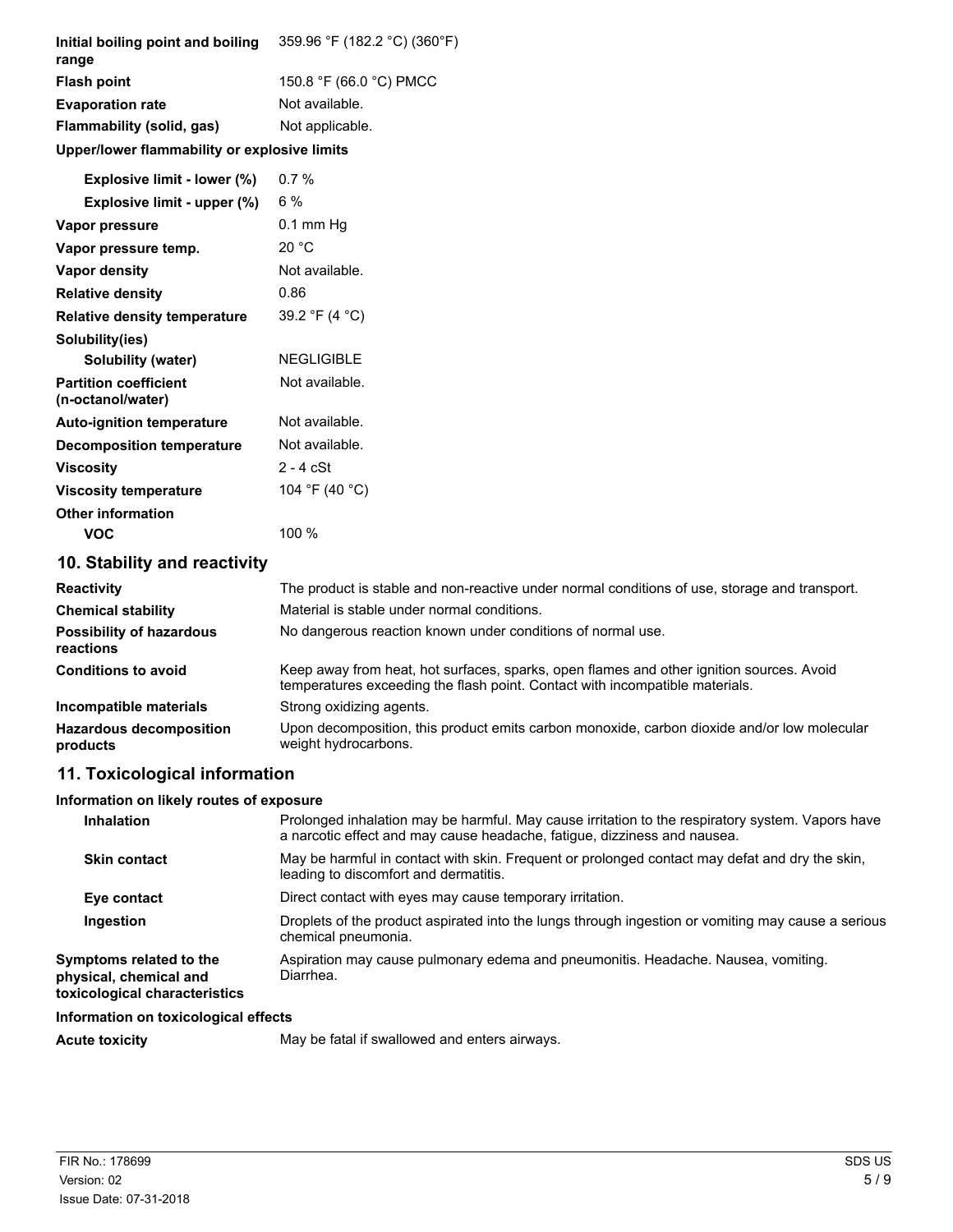| <b>Components</b>                    |                                                           | <b>Species</b> | <b>Calculated/Test Results</b> |  |
|--------------------------------------|-----------------------------------------------------------|----------------|--------------------------------|--|
| 1,2,4-TRIMETHYLBENZENE (CAS 95-63-6) |                                                           |                |                                |  |
|                                      | <b>Acute</b>                                              |                |                                |  |
|                                      | <b>Dermal</b>                                             |                |                                |  |
|                                      | LD50                                                      | Rabbit         | > 3160 mg/kg                   |  |
|                                      | Inhalation<br><b>LC50</b>                                 |                |                                |  |
|                                      |                                                           | Rat            | > 2000 ppm, 48 Hours           |  |
|                                      | Oral<br>LD50                                              | Rat            | 6 g/kg                         |  |
|                                      | 2-Ethylhexan-1-ol (CAS 104-76-7)                          |                |                                |  |
|                                      | <b>Acute</b>                                              |                |                                |  |
|                                      | <b>Dermal</b>                                             |                |                                |  |
|                                      | LD50                                                      | Guinea pig     | > 8300 mg/kg                   |  |
|                                      |                                                           | Rabbit         | 1986 mg/kg                     |  |
|                                      | Inhalation                                                |                |                                |  |
|                                      | <b>LC50</b>                                               | Guinea pig     | > 227 ppm, 6 Hours             |  |
|                                      |                                                           | Rat            | > 227 ppm, 6 Hours             |  |
|                                      | Oral                                                      |                |                                |  |
|                                      | LD50                                                      | Rat            | 2053 mg/kg                     |  |
|                                      | Other                                                     |                |                                |  |
|                                      | LD50                                                      | Mouse          | 1670 mg/kg                     |  |
|                                      |                                                           |                | 780 mg/kg                      |  |
|                                      |                                                           | Rat            | 1670 mg/kg                     |  |
|                                      |                                                           |                | 650 mg/kg                      |  |
|                                      | NAPHTHALENE (CAS 91-20-3)                                 |                |                                |  |
|                                      | <b>Acute</b><br><b>Dermal</b>                             |                |                                |  |
|                                      | LD50                                                      | Rabbit         | $> 2$ g/kg                     |  |
|                                      |                                                           | Rat            | > 20 g/kg                      |  |
|                                      | Oral                                                      |                |                                |  |
|                                      | LD50                                                      | Guinea pig     | 1200 mg/kg                     |  |
|                                      |                                                           | Rat            | 2400 mg/kg                     |  |
|                                      |                                                           |                | 2200 mg/kg                     |  |
|                                      |                                                           |                | 490 mg/kg                      |  |
|                                      |                                                           |                | 2.6 g/kg                       |  |
|                                      | Other                                                     |                |                                |  |
|                                      | LD50                                                      | Mouse          | 969 mg/kg                      |  |
|                                      |                                                           |                | 710 mg/kg                      |  |
|                                      |                                                           |                | 533 mg/kg                      |  |
|                                      |                                                           |                | 150 mg/kg                      |  |
|                                      |                                                           |                | 100 mg/kg                      |  |
|                                      | Solvent naphtha (petroleum), heavy arom. (CAS 64742-94-5) |                |                                |  |
|                                      | <b>Acute</b>                                              |                |                                |  |
|                                      | Inhalation<br>LC50                                        | Rat            | 73680 mg/l, 4 Hours            |  |
|                                      |                                                           |                | 61 mg/l, 4 Hours               |  |
|                                      | Oral                                                      |                |                                |  |
|                                      | LD50                                                      | Rat            | > 25 ml/kg                     |  |
|                                      | Other                                                     |                |                                |  |
|                                      | LD50                                                      | Rabbit         | > 5 mg/kg, 4 Hours             |  |
| FIR No.: 178699                      |                                                           |                | SDS US                         |  |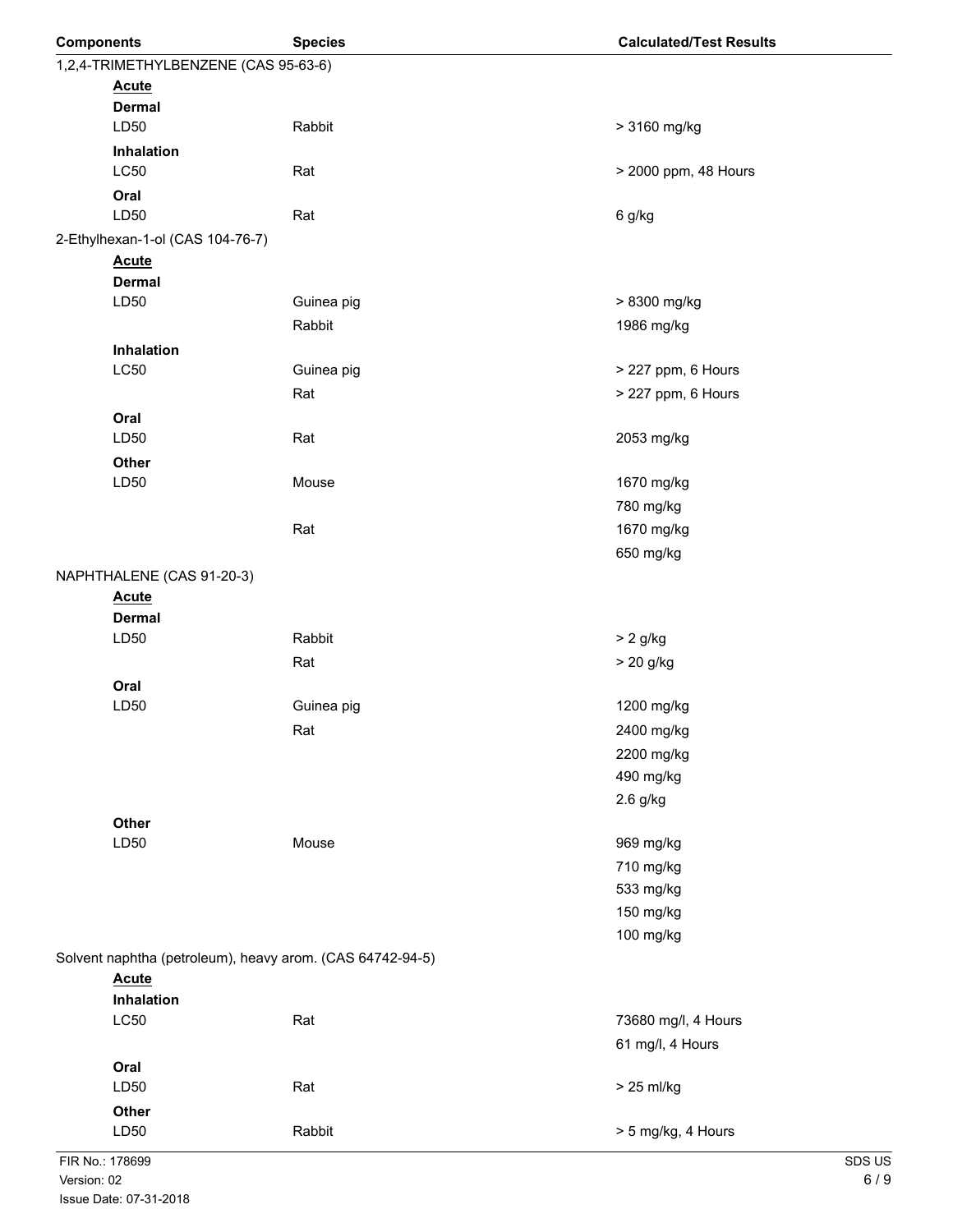| <b>Components</b>                                                                        | <b>Species</b>                                                                                                      |                                                                              | <b>Calculated/Test Results</b>                   |        |
|------------------------------------------------------------------------------------------|---------------------------------------------------------------------------------------------------------------------|------------------------------------------------------------------------------|--------------------------------------------------|--------|
| TRIMETHYLBENZENE (CAS 25551-13-7)                                                        |                                                                                                                     |                                                                              |                                                  |        |
| <b>Acute</b>                                                                             |                                                                                                                     |                                                                              |                                                  |        |
| Oral                                                                                     |                                                                                                                     |                                                                              |                                                  |        |
| LD50                                                                                     | Rat                                                                                                                 |                                                                              | 8970 mg/kg                                       |        |
| <b>Skin corrosion/irritation</b>                                                         |                                                                                                                     | Prolonged skin contact may cause temporary irritation.                       |                                                  |        |
| Serious eye damage/eye<br>irritation                                                     | Direct contact with eyes may cause temporary irritation.                                                            |                                                                              |                                                  |        |
| Respiratory or skin sensitization                                                        |                                                                                                                     |                                                                              |                                                  |        |
| <b>Respiratory sensitization</b><br>Not a respiratory sensitizer.                        |                                                                                                                     |                                                                              |                                                  |        |
| <b>Skin sensitization</b>                                                                | This product is not expected to cause skin sensitization.                                                           |                                                                              |                                                  |        |
| Germ cell mutagenicity                                                                   | No data available to indicate product or any components present at greater than 0.1% are<br>mutagenic or genotoxic. |                                                                              |                                                  |        |
| Carcinogenicity                                                                          | Suspected of causing cancer.                                                                                        |                                                                              |                                                  |        |
| IARC Monographs. Overall Evaluation of Carcinogenicity                                   |                                                                                                                     |                                                                              |                                                  |        |
| NAPHTHALENE (CAS 91-20-3)<br>US. National Toxicology Program (NTP) Report on Carcinogens |                                                                                                                     | 2B Possibly carcinogenic to humans.                                          |                                                  |        |
| NAPHTHALENE (CAS 91-20-3)                                                                |                                                                                                                     |                                                                              | Reasonably Anticipated to be a Human Carcinogen. |        |
| <b>Reproductive toxicity</b>                                                             | This product is not expected to cause reproductive or developmental effects.                                        |                                                                              |                                                  |        |
| Specific target organ toxicity -<br>single exposure                                      | Not classified.                                                                                                     |                                                                              |                                                  |        |
| Specific target organ toxicity -<br>repeated exposure                                    | Not classified.                                                                                                     |                                                                              |                                                  |        |
| <b>Aspiration hazard</b>                                                                 | May be fatal if swallowed and enters airways.                                                                       |                                                                              |                                                  |        |
| <b>Chronic effects</b>                                                                   | Prolonged inhalation may be harmful. Prolonged exposure may cause chronic effects.                                  |                                                                              |                                                  |        |
| 12. Ecological information                                                               |                                                                                                                     |                                                                              |                                                  |        |
| <b>Ecotoxicity</b>                                                                       |                                                                                                                     | Toxic to aquatic life with long lasting effects.                             |                                                  |        |
| <b>Ecotoxicity</b>                                                                       |                                                                                                                     |                                                                              |                                                  |        |
| <b>Components</b>                                                                        |                                                                                                                     | <b>Species</b>                                                               | <b>Calculated/Test Results</b>                   |        |
| 1,2,4-TRIMETHYLBENZENE (CAS 95-63-6)                                                     |                                                                                                                     |                                                                              |                                                  |        |
| <b>Aquatic</b>                                                                           |                                                                                                                     |                                                                              |                                                  |        |
| Fish                                                                                     | <b>LC50</b>                                                                                                         | Fathead minnow (Pimephales promelas) 7.19 - 8.28 mg/l, 96 hours              |                                                  |        |
| 2-Ethylhexan-1-ol (CAS 104-76-7)                                                         |                                                                                                                     |                                                                              |                                                  |        |
| <b>Aquatic</b>                                                                           |                                                                                                                     |                                                                              |                                                  |        |
| Fish                                                                                     | LC50                                                                                                                | Bluegill (Lepomis macrochirus)                                               | 10 - 33 mg/l, 96 hours                           |        |
| Distillates (petroleum), hydrotreated light (CAS 64742-47-8)<br><b>Aquatic</b>           |                                                                                                                     |                                                                              |                                                  |        |
| Fish                                                                                     | <b>LC50</b>                                                                                                         | Rainbow trout, donaldson trout<br>(Oncorhynchus mykiss)                      | 2.9 mg/l, 96 hours                               |        |
| NAPHTHALENE (CAS 91-20-3)<br><b>Aquatic</b>                                              |                                                                                                                     |                                                                              |                                                  |        |
| Crustacea                                                                                | EC50                                                                                                                | Water flea (Daphnia magna)                                                   | 1.09 - 3.4 mg/l, 48 hours                        |        |
| Fish                                                                                     | <b>LC50</b>                                                                                                         | Pink salmon (Oncorhynchus gorbuscha) 0.95 - 1.62 mg/l, 96 hours              |                                                  |        |
| Solvent naphtha (petroleum), heavy arom. (CAS 64742-94-5)                                |                                                                                                                     |                                                                              |                                                  |        |
| <b>Aquatic</b>                                                                           |                                                                                                                     |                                                                              |                                                  |        |
| Crustacea                                                                                | <b>EC50</b>                                                                                                         | Water flea (Daphnia pulex)                                                   | 2.7 - 5.1 mg/l, 48 hours                         |        |
| Fish                                                                                     | LC50                                                                                                                | Rainbow trout, donaldson trout<br>(Oncorhynchus mykiss)                      | 8.8 mg/l, 96 hours                               |        |
|                                                                                          |                                                                                                                     |                                                                              | 8.8 mg/l, 96 hours                               |        |
|                                                                                          |                                                                                                                     |                                                                              |                                                  |        |
| Persistence and degradability                                                            |                                                                                                                     | No data is available on the degradability of any ingredients in the mixture. |                                                  |        |
| <b>Bioaccumulative potential</b><br>FIR No.: 178699                                      |                                                                                                                     |                                                                              |                                                  | SDS US |
| Version: 02                                                                              |                                                                                                                     |                                                                              |                                                  | 7/9    |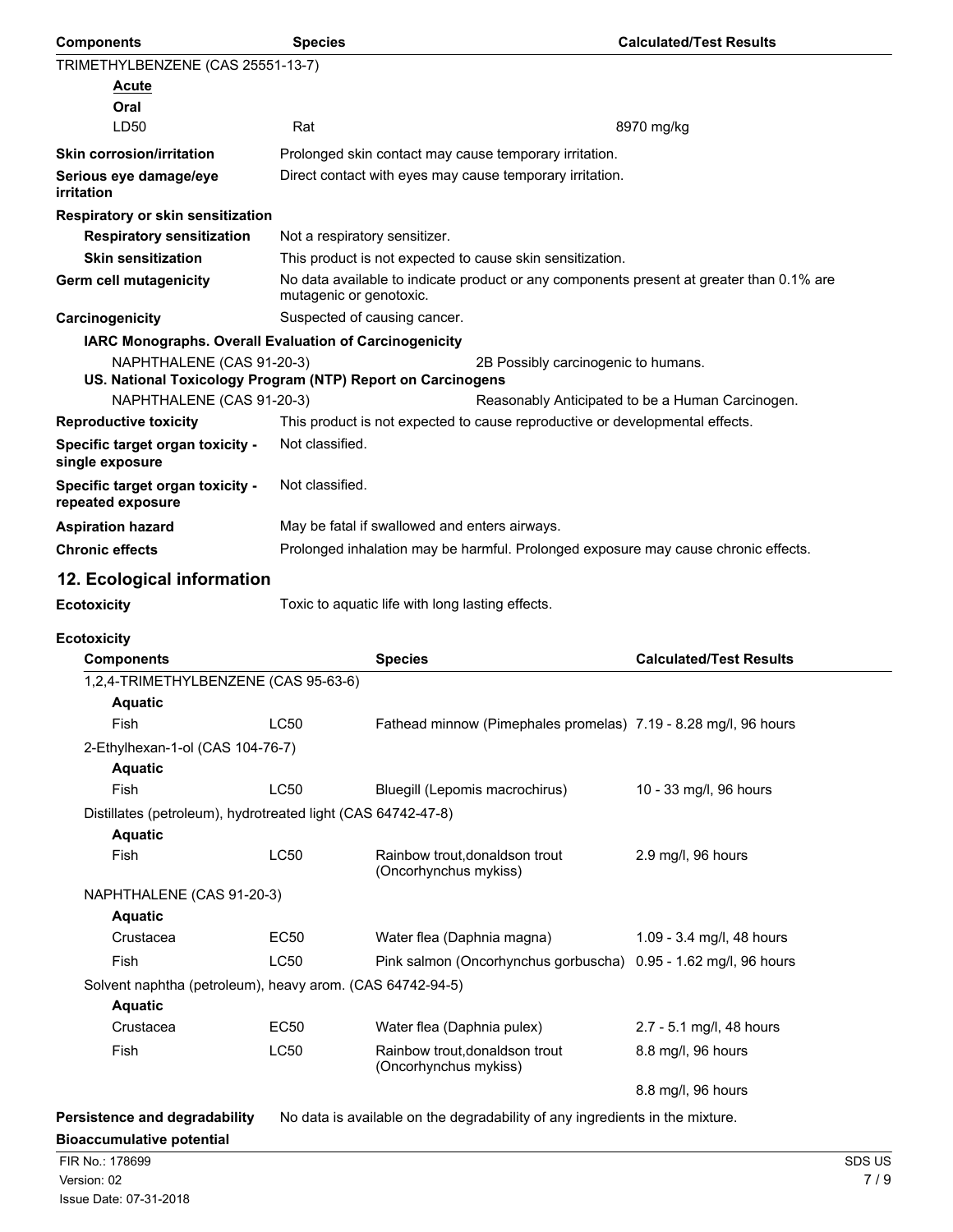| Partition coefficient n-octanol / water (log Kow)<br><b>NAPHTHAI FNF</b> | 3.3                                                                                                                                                                                                                                                                                                                                               |  |
|--------------------------------------------------------------------------|---------------------------------------------------------------------------------------------------------------------------------------------------------------------------------------------------------------------------------------------------------------------------------------------------------------------------------------------------|--|
| <b>Mobility in soil</b>                                                  | No data available.                                                                                                                                                                                                                                                                                                                                |  |
| Other adverse effects                                                    | No other adverse environmental effects (e.g. ozone depletion, photochemical ozone creation<br>potential, endocrine disruption, global warming potential) are expected from this component.                                                                                                                                                        |  |
| 13. Disposal considerations                                              |                                                                                                                                                                                                                                                                                                                                                   |  |
| <b>Disposal instructions</b>                                             | Collect and reclaim or dispose in sealed containers at licensed waste disposal site. Do not allow<br>this material to drain into sewers/water supplies. Do not contaminate ponds, waterways or ditches<br>with chemical or used container. Dispose of contents/container in accordance with<br>local/regional/national/international regulations. |  |
| Local disposal regulations                                               | Dispose in accordance with all applicable regulations.                                                                                                                                                                                                                                                                                            |  |
| Hazardous waste code                                                     | The waste code should be assigned in discussion between the user, the producer and the waste<br>disposal company.                                                                                                                                                                                                                                 |  |
| Waste from residues / unused<br>products                                 | Dispose of in accordance with local regulations. Empty containers or liners may retain some<br>product residues. This material and its container must be disposed of in a safe manner (see:<br>Disposal instructions).                                                                                                                            |  |
| <b>Contaminated packaging</b>                                            | Since emptied containers may retain product residue, follow label warnings even after container is<br>emptied. Empty containers should be taken to an approved waste handling site for recycling or<br>disposal.                                                                                                                                  |  |

# **14. Transport information**

#### **DOT**

Not regulated as dangerous goods.

#### **IATA**

Not regulated as dangerous goods.

#### **IMDG**

Not regulated as dangerous goods.

**Transport in bulk according to** Not established. **Annex II of MARPOL 73/78 and the IBC Code**

#### **15. Regulatory information**

| US federal regulations                                                           | This product is a "Hazardous Chemical" as defined by the OSHA Hazard Communication<br>Standard, 29 CFR 1910.1200. |                                                 |          |        |  |  |  |
|----------------------------------------------------------------------------------|-------------------------------------------------------------------------------------------------------------------|-------------------------------------------------|----------|--------|--|--|--|
|                                                                                  | TSCA Section 12(b) Export Notification (40 CFR 707, Subpt. D)                                                     |                                                 |          |        |  |  |  |
| Not regulated.                                                                   |                                                                                                                   |                                                 |          |        |  |  |  |
|                                                                                  | <b>CERCLA Hazardous Substance List (40 CFR 302.4)</b>                                                             |                                                 |          |        |  |  |  |
| NAPHTHALENE (CAS 91-20-3)                                                        |                                                                                                                   | Listed.                                         |          |        |  |  |  |
|                                                                                  | <b>SARA 304 Emergency release notification</b>                                                                    |                                                 |          |        |  |  |  |
| Not regulated.                                                                   |                                                                                                                   |                                                 |          |        |  |  |  |
| Superfund Amendments and Reauthorization Act of 1986 (SARA)                      |                                                                                                                   |                                                 |          |        |  |  |  |
| SARA 302 Extremely hazardous substance                                           |                                                                                                                   |                                                 |          |        |  |  |  |
| Not listed.                                                                      |                                                                                                                   |                                                 |          |        |  |  |  |
| SARA 311/312 Hazardous<br>chemical                                               | Yes                                                                                                               |                                                 |          |        |  |  |  |
| <b>Classified hazard</b><br>categories                                           | Carcinogenicity<br>Aspiration hazard                                                                              | Flammable (gases, aerosols, liquids, or solids) |          |        |  |  |  |
| SARA 313 (TRI reporting)                                                         |                                                                                                                   |                                                 |          |        |  |  |  |
| <b>Chemical name</b>                                                             |                                                                                                                   | <b>CAS number</b>                               | % by wt. |        |  |  |  |
| 1,2,4-TRIMETHYLBENZENE<br>NAPHTHALENE                                            |                                                                                                                   | $95 - 63 - 6$<br>$91 - 20 - 3$                  |          |        |  |  |  |
| Other federal regulations                                                        |                                                                                                                   |                                                 |          |        |  |  |  |
| Clean Air Act (CAA) Section 112 Hazardous Air Pollutants (HAPs) List             |                                                                                                                   |                                                 |          |        |  |  |  |
| NAPHTHALENE (CAS 91-20-3)                                                        |                                                                                                                   |                                                 |          |        |  |  |  |
| Clean Air Act (CAA) Section 112(r) Accidental Release Prevention (40 CFR 68.130) |                                                                                                                   |                                                 |          |        |  |  |  |
| Not regulated.                                                                   |                                                                                                                   |                                                 |          |        |  |  |  |
| FIR No.: 178699                                                                  |                                                                                                                   |                                                 |          | SDS US |  |  |  |